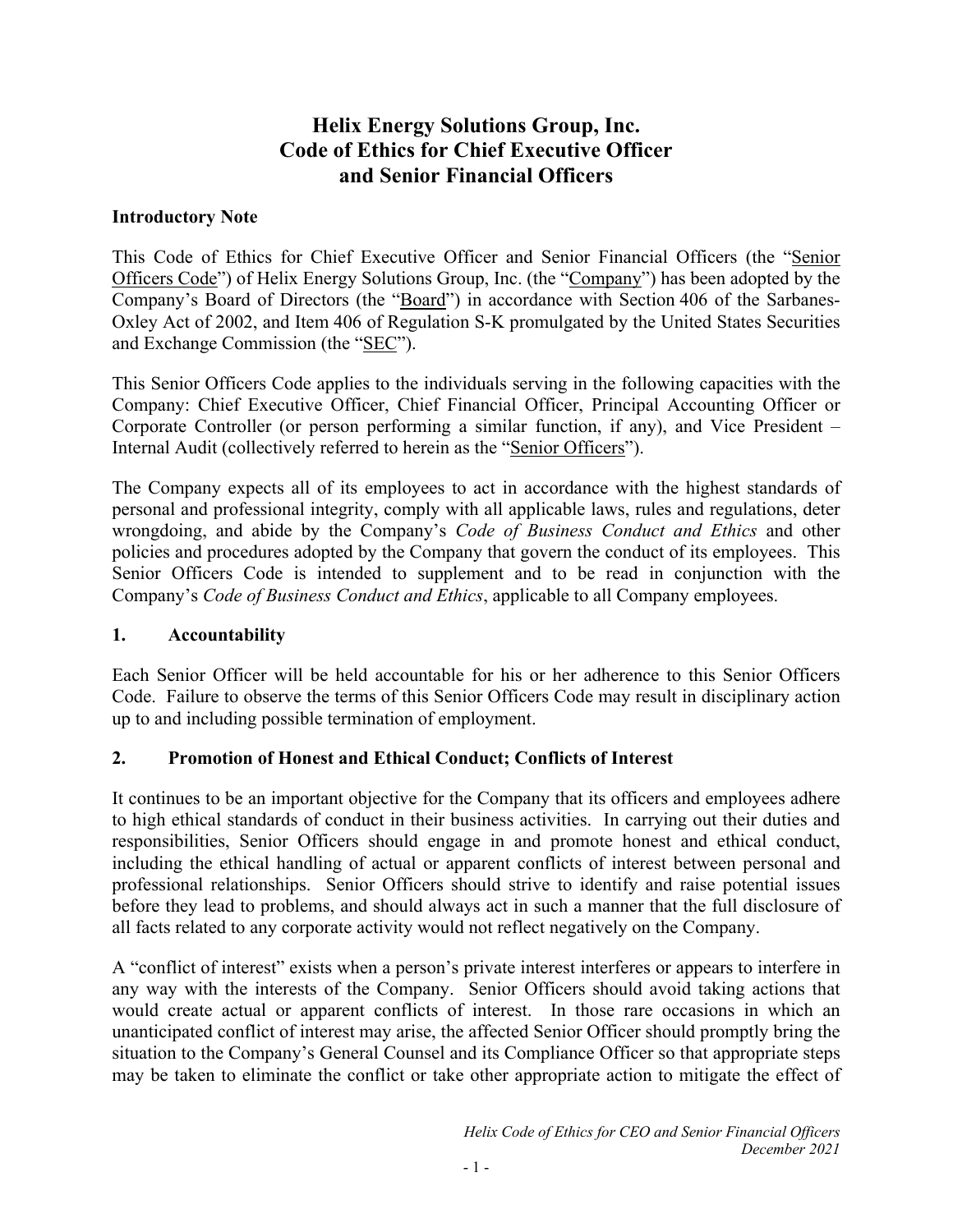the conflict. Conflicts of interest may involve not only situations in which the Senior Officer has a direct personal interest, but also those in which a family member has an interest or those in which the interest is indirect through a corporation, partnership or other entity.

## **3. Compliance with Applicable Laws, Rules and Regulations**

Obeying the law is the foundation on which the Company's ethical standards are built. Senior Officers shall comply with applicable laws, rules and regulations. Although no single individual is expected to know the details of all applicable laws, rules and regulations, it is important to know enough to determine when to seek advice or guidance. Each Senior Officer should promptly bring to the attention of appropriate senior management, the Company's General Counsel, its Compliance Officer or the Board's Audit Committee evidence of material violations of laws, rules or regulations applicable to the Company, by the Company or anyone acting on its behalf.

## **4. Confidentiality**

Each Senior Officer shall maintain the confidentiality of information acquired in the course of his or her employment, except where authorized or otherwise legally obligated to disclose that information. Such information shall not be used for the personal advantage of any Senior Officer or parties or organizations related to the Senior Officer, or for any other purpose beyond the scope of the Senior Officer's employment.

## **5. Fair and Full Disclosure**

It is the Company's policy that the information in its public communications, including filings with the SEC, be timely and understandable, and fair, complete and accurate in all material respects. Senior Officers should exercise diligence and care in furtherance of this policy. Senior Officers are prohibited from knowingly misrepresenting, omitting, or causing or permitting others to misrepresent or omit, material facts about the Company to anyone having a role in the Company's financial reporting and disclosure process. Senior Officers shall not directly or indirectly take any action to coerce, mislead or fraudulently influence the Company's or its subsidiaries' independent auditors or any internal accounting or auditing personnel for the purpose or with the effect of rendering the Company's financial statements misleading, or direct or permit anyone else to do so.

It is the responsibility of each Senior Officer promptly to bring to the attention of the Company's Disclosure Committee any material information the Senior Officer becomes aware of that affects the disclosures made by the Company, in its public filings or otherwise, and otherwise to assist the Disclosure Committee in fulfilling its responsibilities. In addition, each Senior Officer shall promptly bring to the attention of the Disclosure Committee any information that the Senior Officer may have concerning (a) significant deficiencies or material weaknesses in the design or operation of internal controls that could adversely affect the Company's ability to record, process, summarize and report financial information, or (b) any fraud, whether or not material, that involves management or other employees who have a significant role in the Company's financial reporting, disclosures or internal controls.